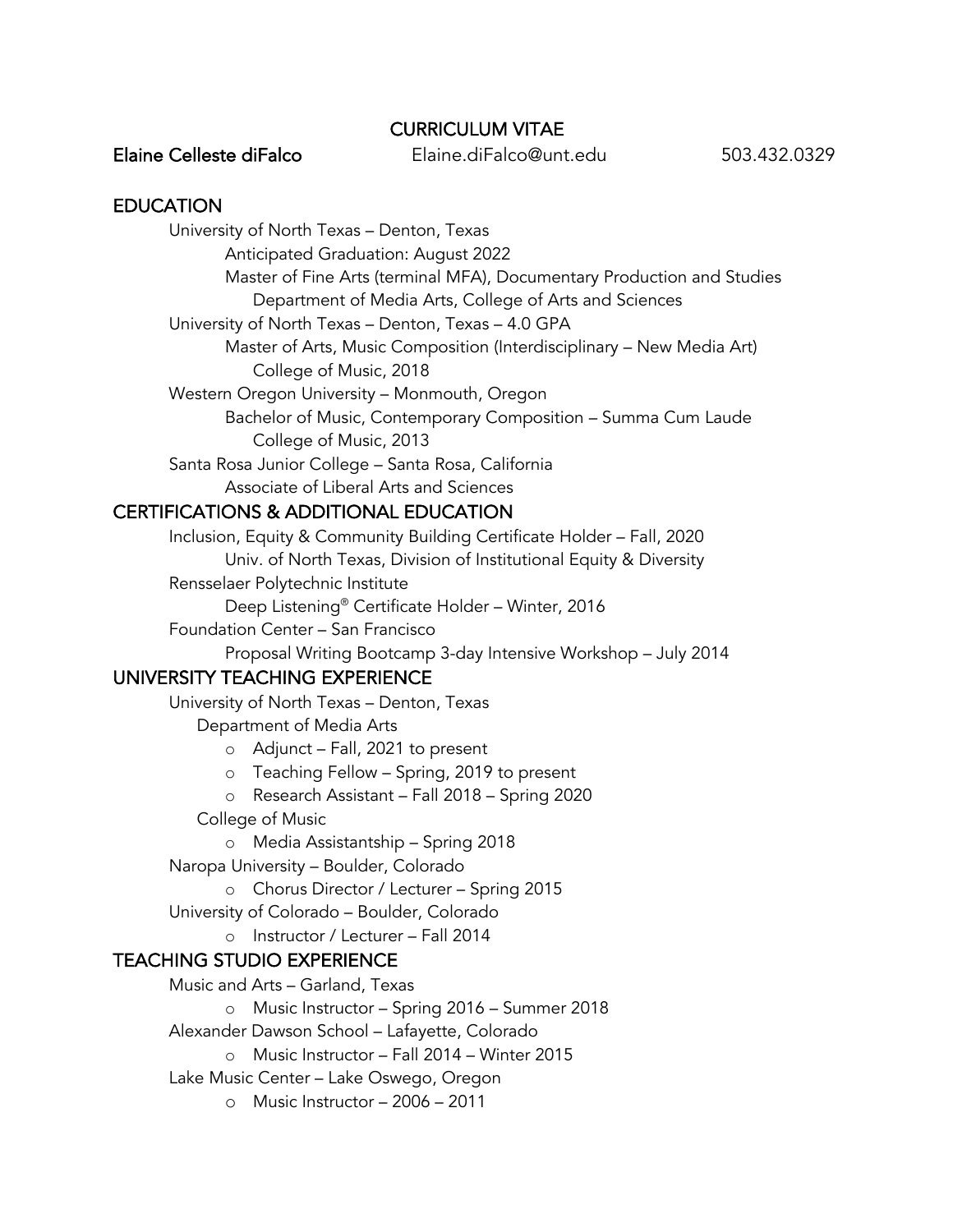## EXTRACURRICULAR PROFESSIONAL ACTIVITIES

Santa Fe Institute: *Musical Complexity Working Group* May 2022 – present Collective project of researchers from disparate disciplines examining the complexities of music (researcher, documentarian, performer, composer)

*Sonification of Solar Harmonics Project* 2018 – present

Collaborative project to create a tool and instrument that sonifies and visualizes helioseismic data for music, science, and immersive media art

## PUBLICATIONS/CONFERENCES

 *The Earth, its Peoples, and Developing Digital Cultures* (VR/360 Paper Panel) University Film and Video Association Conference – Online, 2020

*Correlating Imagery with Sonified Helioseismic Data for Immersive Media Formats* Alliance of Women in Media Arts and Sciences Conference – Santa Barbara, CA 2020 (Co-author)

 *The Sonification of Solar Harmonics (SoSH) Project* (Co-Author) Int'l Computer Music Conference – NY 2019 American Astronomical Society Conference – St. Louis, MO 2019 Int'l Conference of Audio Display – London, 2019

## AWARDS, HONORS, SCHOLARSHIPS

 Staples Scholarship Toulouse Graduate School Tuition Benefit Program Scholarship Porter-Evans Scholarship College of Music Merrill Ellis Composition Scholarship SUMR College of Music Paul Loomis Composition Scholarship Texas Public Education Grant David M. Schimmel Memorial Scholarship Alpha Xi Honor Society Rensselaer Polytechnic Institute – Pauline Oliveros Deep Listening Scholarship Highest Honors, Dean's List; Santa Rosa Junior College Highest Honors, Dean's List; Western Oregon University Phi Kappa Phi Honor Society Doyle Scholarship Dr. Pearl Konttas Continuing Students Scholarship Western Oregon University (WOU) Band/Orchestra Scholarship WOU Certificate of Excellence in Ethnomusicology Fieldwork WOU Student of Distinction Award: Ethnomusicology Who's Who Among Students in American Universities Award Wolfgang Composer's Scholarship

# VIDEO MEDIA PRODUCTIONS

*Visceral Data (360/VR)* Explores the integration of art and science and its potential as a paradigmatic cultural shift, featuring many distinguished artist-scientists. 2022 *Immersing* Discusses the challenges involved in producing a documentary that explores the intersection of immersive media formats and venues. 2018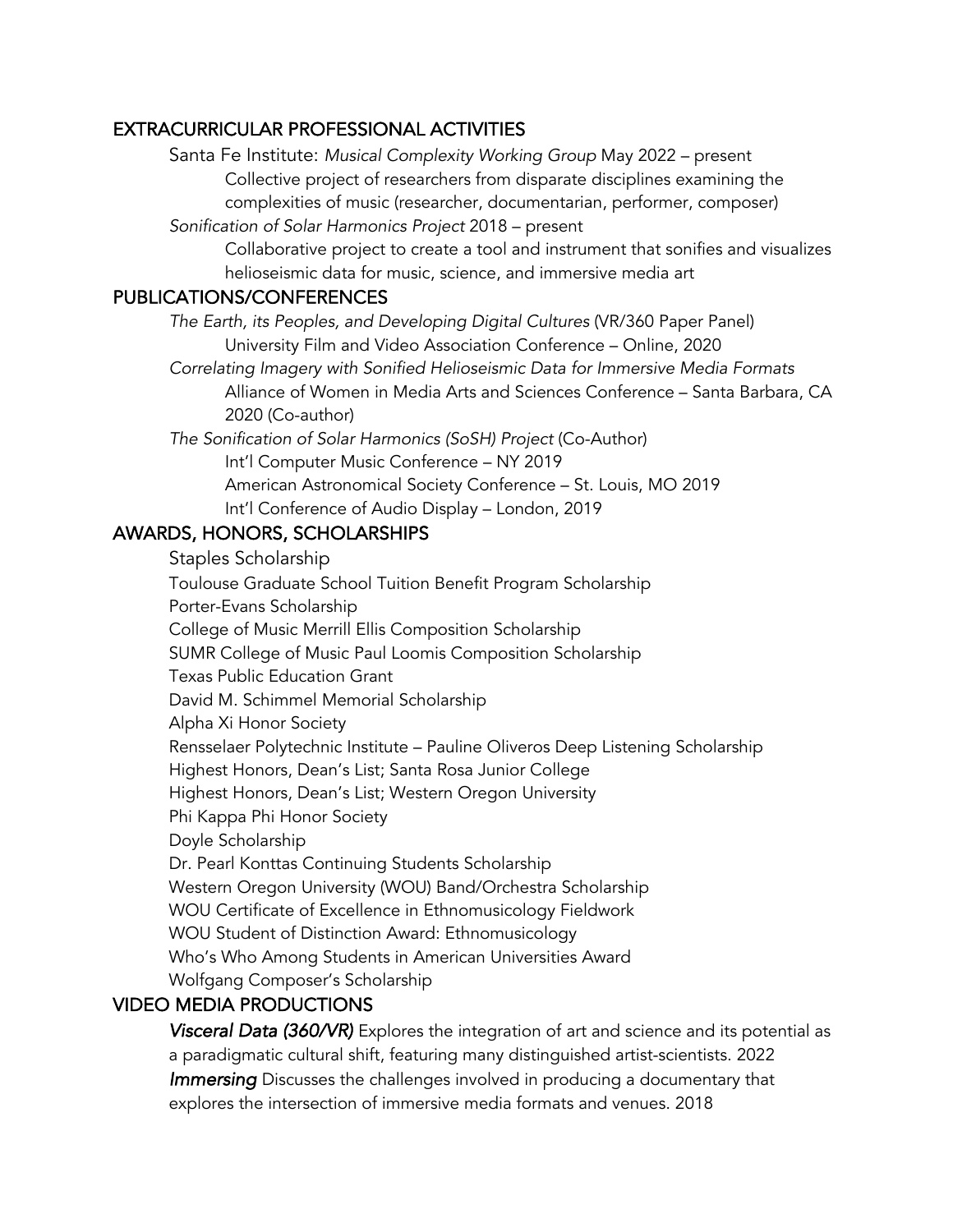## **DISCOGRAPHY**

Axiomata (with Mike Johnson)

• 2021: Self-published (US)

Herd of Instinct:

• 2019: *Firepool Records* (US)

Interview:

• 2016: *Romantic Warriors II: Got RIO Special Features DVD*, Zeitgeist Media Thinking Plague:

- 2016: *Hope Against Hope,* Cuneiform (US)
- 2012: *Romantic Warriors II: About Rock In Opposition (DVD, documentary film),* Zeitgeist Media
- 2012: *Decline and Fall*, Cuneiform (US)

Francesco Zago:

- 2016: YUGEN: *Death By Water* AltRock (Italy)
- 2013: *Empty Days*, AltRock (Italy)
- 2010: YUGEN: *Iridule*, AltRock (Italy)

3 Mice:

- 2021: *Animal Kingdom* (Currently in production), Disques Raye (Switzerland)
- 2011: *Send Me A Postcard*, Disques Raye (Switzerland)

Janet Feder:

• 2015: *This Close*, Brainbox Music (US)

Luciano Margorani:

- 2014: *Home is Where the Art Is*, BoZo (Italy)
- 2008: *Pseudoconzoni,* BoZo (Italy)

Ligeia Mare:

- 2016: w/ Jane Rigler
- 2015: *Amplifier*, Corvette Music (US)
- 2014: *Songs We Never Thought* Of, Corvette Music
- 2013: *1*, Corvette Music

Dave Willey and Friends

• 2011: *Immeasurable Currents,* AltROck (Italy) The Muffins:

• 2010: *Palindrome,* Musea (France)

Combat Astronomy:

- 2013: *Kundalini Apocalypse*, ZondUK (England)
- 2009: *Earth Divided By Zero,* ZondUK (England)
- 2008: *Dreams No Longer Hesitate*, ZondUK (England)

The Walkabouts:

• 1999: *The Train Leaves at Eight,* Glitterhouse (Germany) Amelia White:

• 1997: *Comes and Goes,* Leo (US)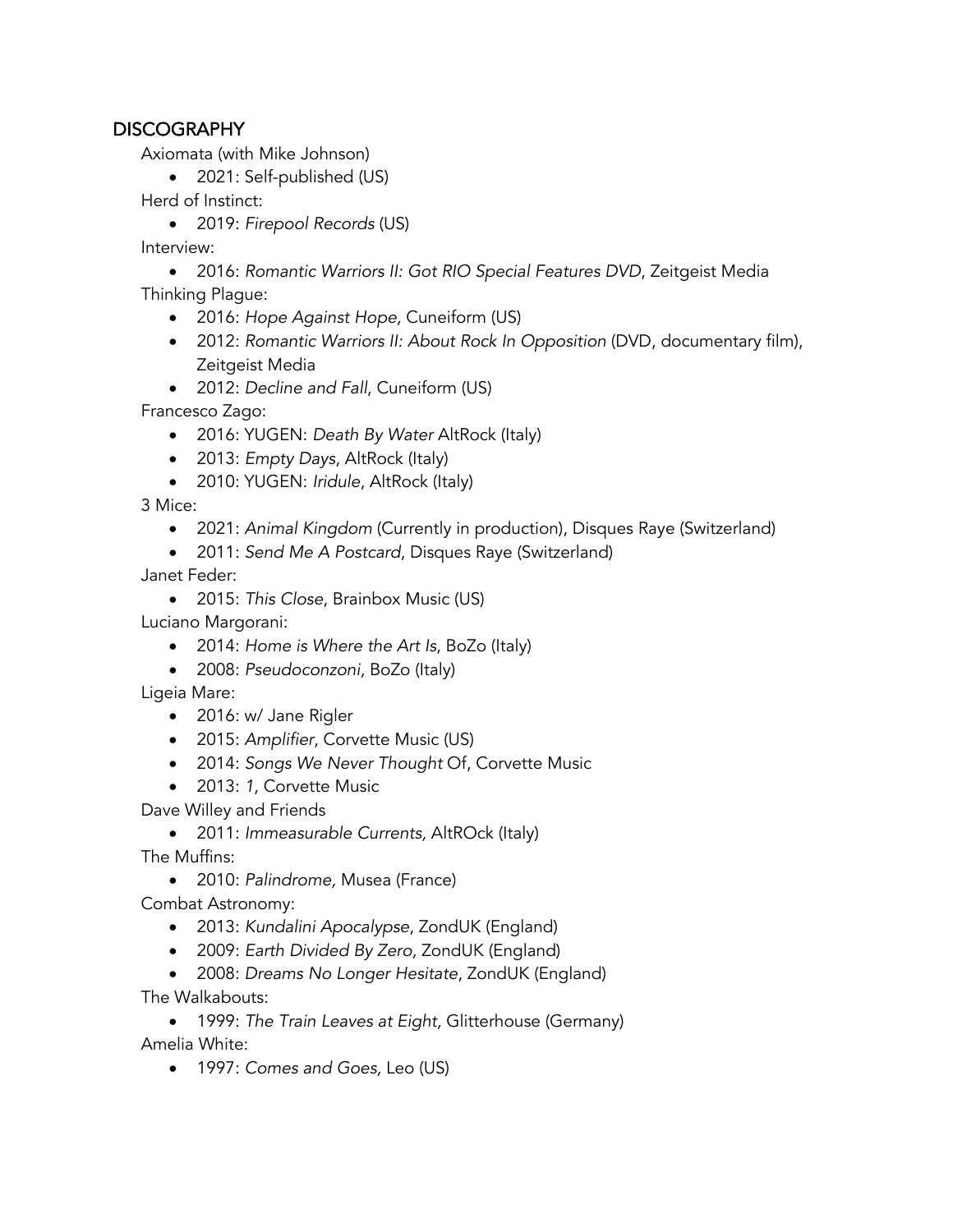Timothy Young:

• 1997: *Very Special* People, Endless (US) Hughscore (with Hugh Hopper):

- 1998: *DeltaFlora*, Cuneiform (US)
- 1997: *HighSpotParadox*, Tim Kerr (US)

• 1995: *Caveman Hughscore*, Tim Kerr (US)

Caveman Shoestore:

- 2008: *Frankensongs*, Build-A-Buzz (US)
- 2005: *Supersale*, Build-A-Buzz (US)
- 1995: *Caveman Hughscore*, Tim Kerr (US)
- 1993: *Flux*, Tim Kerr (US)
- 1991: *An Angel Flew By*, Tim Kerr (US)

• 1991: *Master Cylinder,* Tim Kerr (US)

Kill Everyone:

• 1985: *More Coffee for the Politicians,* Placebo (US)

# SELECT PERFORMANCES & PRESENTATIONS

### 2022

May 16<sup>th</sup> (Performance)

- *Requiem* (Marco Buongiorno-Nardelli)
- *Glimmer* (Dmitri Tymoczko)
- SITE Santa Fe, Santa Fe, New Mexico

April 18th (Presentation)

- Art/Science Integration and Ethical Media
- Texas Academy of Math and Science, University of North Texas

### 2021

November 4th (Presentation)

- Cosmophonia
- A*rts, Technology and Emerging Communications, University of Texas*, Dallas TX

### 2020

November 3rd (Presentation)

- Cosmophonia: Sonic / Hybrid Arts
- *College of Visual Art and Design, University of North Texas*, Denton, TX

### 2019

April 15<sup>th</sup> (Performance)

- Nova Ensemble, Directed by Dr. Elizabeth McNutt
- *Voertman Hall, University of North Texas*, Denton, TX

March 22<sup>nd</sup> (Presentation)

- *Helios:* Orchestral composition Inspired by the Sun
- *Stanford Solar Physics Department*, Palo Alto, CA

January 19<sup>th</sup> (Performance)

- Sounds Modern / Texas Feminist Improvising Group
- *Modern Art Museum of Fort Worth Auditorium*, Fort Worth, TX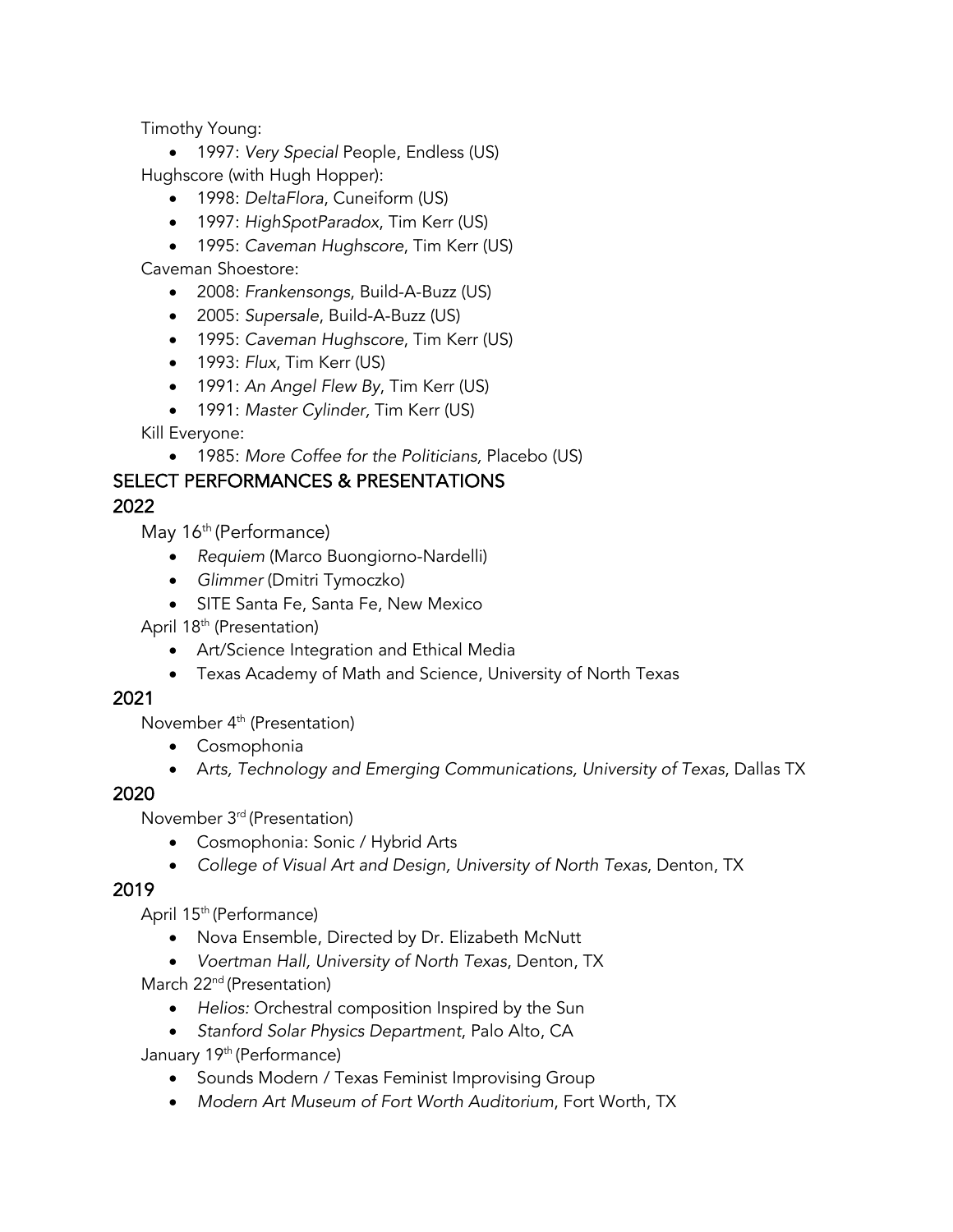## 2018

January 6<sup>th</sup>-10<sup>th</sup> (Performance)

• Thinking Plague Tiny Texas Tour: Houston, San Antonio, Austin, Dallas September 26<sup>th</sup> (Performance)

- Myriad Eyeball Infinite Moment Music Group (with Martin Back)
- *J&J's Basement*, Denton, TX

September 3<sup>rd</sup> (Performance)

- Sounds Modern Ensemble
- *Modern Art Museum of Fort Worth Auditorium*, Fort Worth, TX

April 10<sup>th</sup> (Performance)

- Intermedia Performance: *At the Tone, the Time Will Be …*
- *University of North Texas's Merrill Ellis Intermedia Theater*, Denton, TX.

# 2017

May 25<sup>th</sup> (Performance)

- Myriad Eyeball Infinite Moment Music Group (with Martin Back)
- *Voertman College Store / Art Gallery*, Denton, TX

May 1<sup>st</sup> (Performance)

- Myriad Eyeball Infinite Moment Music Group (with Martin Back)
- *The Texas Theater*, Dallas, TX

## 2016

February 14<sup>th</sup> (Performance)

- Thinking Plague (with Hamster Theatre and Glass)
- *The Dairy: Performing Arts Center*, Boulder, CO

January 10<sup>th</sup> (Performance)

- Thinking Plague (with Unconscious Collective)
- *The Kessler Theater*, Dallas, TX

January 9<sup>th</sup> (Performance)

- Thinking Plague (with Stop Motion Orchestra, Kraken Quartet, and Wank Tribe)
- *Salvage Vanguard Theater*, Austin, TX

January 8<sup>th</sup> (Performance)

- Thinking Plague (with Stop Motion Orchestra)
- *The Ten Eleven*, San Antonio, TX

January 7<sup>th</sup> (Performance)

- Thinking Plague (with Wheel Workers)
- *Rudyard's British Pub*, Houston, TX

## 2015

September 25<sup>th</sup> (Performance)

- Ligeia Mare (with guest: J.A. Deane)
- *The Trident*, Boulder CO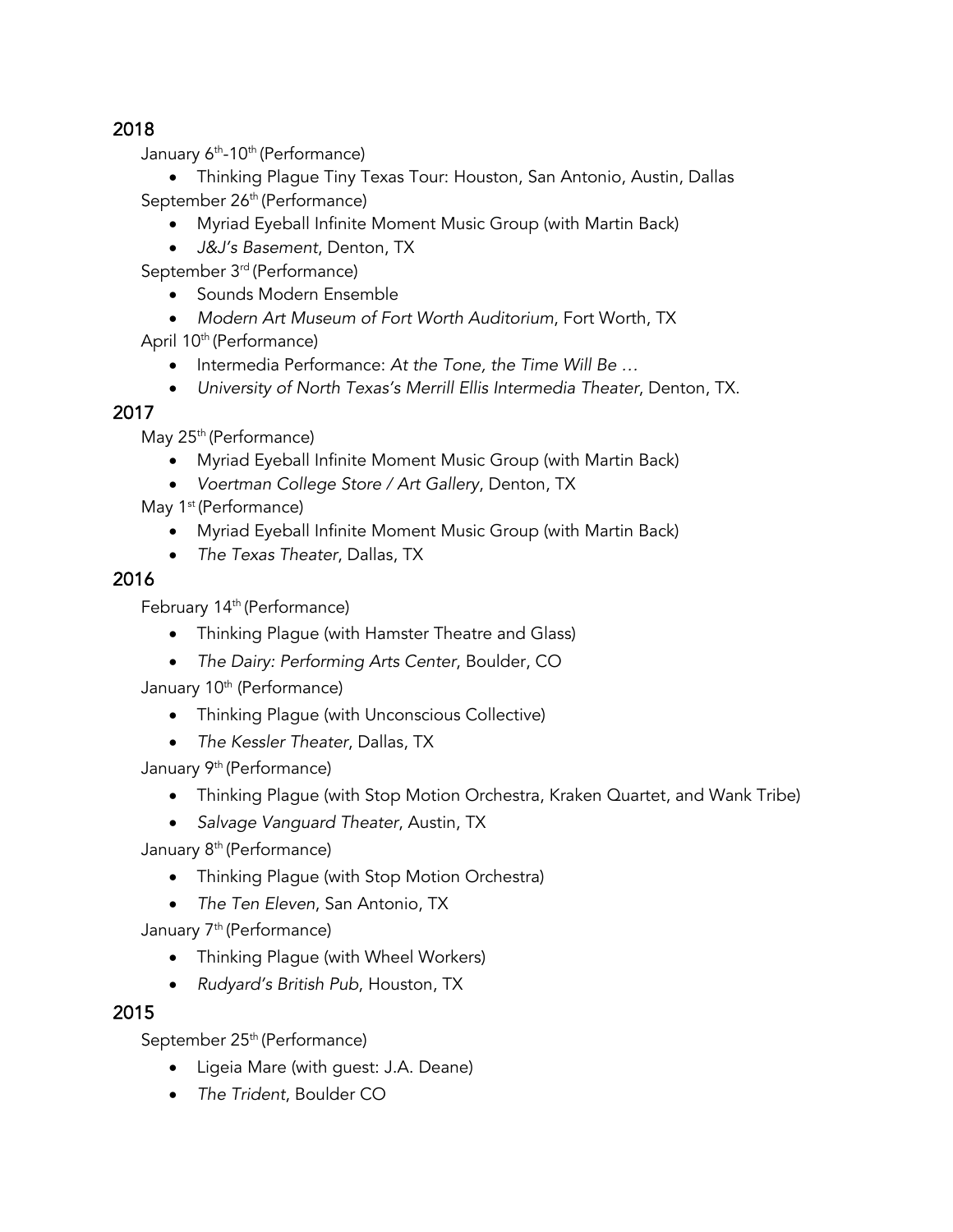August 21<sup>st</sup> (Performance)

- Thinking Plague (with Mercury Tree)
- The Walnut Room, Denver, CO

August 9<sup>th</sup> (Performance)

- Ligeia Mare (with Thollem Electric)
- *The Roost: Creative Music Series*, Albuquerque, NM

July 25<sup>th</sup> (Performance0

- Ligeia Mare
- *Cafe Sole,* Boulder, CO

April 25<sup>th</sup> (Performance)

- Thinking Plague
- *7th Circle Music Collective*, Denver, CO

## SELECT FESTIVAL PERFORMANCES

*The Roost: Creative Music Series*; Albuquerque, NM 2015 *AltRock*; Milan, Italy 2013 *FreakShow*; Wurzberg, Germany 2013 *SeaProg*; Seattle, WA 2013 *Rock In Opposition*; Carmeaux, France 2012 *Cuneifest*; Baltimore/New York, 2011 *Rock In Opposition*; Carmeaux, France 2009 *Visiting Artist Series, Metro State University*; Denver, CO 2009 *Gouveia Art Rock*; Gouveia, Portugal 2008 *Baja Progressive*; Baja, Mexico 2004 *Two Monkey Finger*; Seattle, WA 2002 *BAM*; Barcelona, Spain 2000 *Bumbershoot*; Seattle, WA 1999 *Huntenpop*; Varsselder, Holland 1999 *Folkherbst Festzeit*; Plauen, Germany 1999 *Nuit de Botanique*; Bruge, Belgium 1999 *Anchorage Summer Solstice Festival*; Anchorage, AK 1995 *MiMi*; St. Martin du Crau, France 1993

### **TOURS**

#### Thinking Plague Tiny Texas Tour 2016

*Voice, Ukulele, Accordion, Keyboard, TC Helicon*

- o Houston: Rudyard's British Pub
- o San Antonio: The Ten Eleven
- o Austin: Salvage Vanguard Theater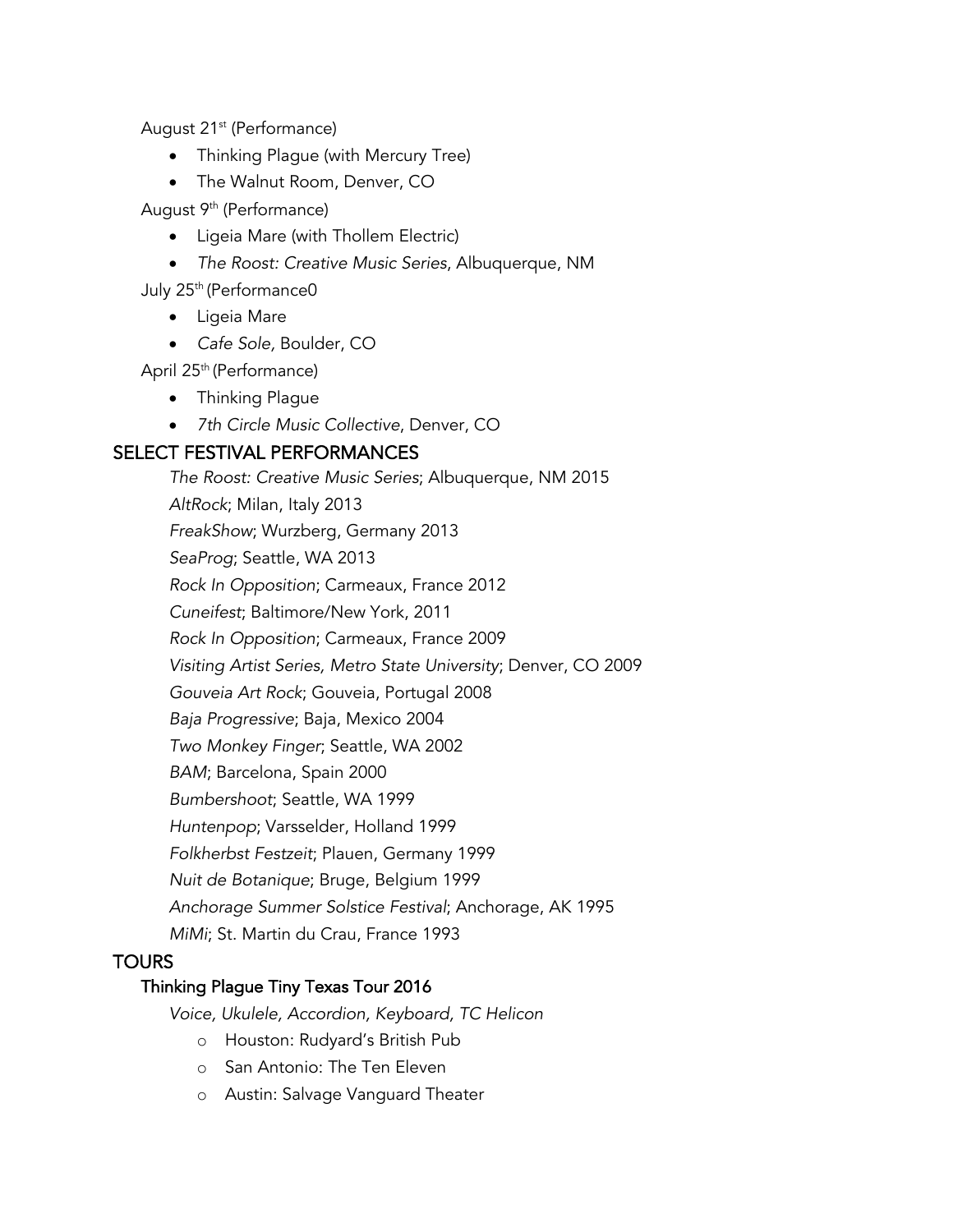o Dallas: The Kessler Theater

### Zago/Fasoli/diFalco European Tour "Empty Days" 2013

*Voice, Ukulele, Keyboards*

- o Milan, Italy: AltRock Festival, Casa di Alex
- o Milan, Italy: Horror Cinema Museum
- o Bergamo, Italy: Carciofirossi
- o Lainate, Italy: Villa Borromeo Visconti Villa di Lainate
- o Wurtzburg, Germany: Freak Show Festival, The Cairo
- o Banco, Switzerland: Teatro di Banco
- o Radio Populare, Italy: Interviewed by Alessandro Achilli

#### Thinking Plague West Coast Tour 2013

*Voice, Ukulele, Accordion, Keyboard, TC Helicon*

- o Portland, OR: Porch Couch House Concert
- o Olympia, WA: *Experimental Music Festival*
- o Seattle, WA: *Seaprog Festival*

### Thinking Plague East Coast Tour 2011

*Voice*

- o Baltimore, MD: Cuneifest, The Orion Theater
- o Philadelphia, PA: Philadelphia Mausoleum of Contemporary Art
- o Trevose, PA: House Concert
- o Manhattan, NY: The Stone

### Thinking Plague European Tour 2008

*Voice, Keyboards*

- o Paris, France: Le Triton
- o Milan, Italy: Studio 54
- o Wurtzburg, Germany: The Cairo
- o Gouveia, Portugal: Gouveia Art Rock Festival
- o Geneva, Switzerland: L'Usine Theater

### The Walkabouts "Train Leaves at Eight" European Tour 2000

July 20 – September 10

*Accordion*

#### The Walkabouts "Trail of Stars" European Tour 1999

August 28 – October 16

*Accordion*

### Rikk Agnew's "Yard Sale" European Tour 1990

July – September *Voice, Keyboards*